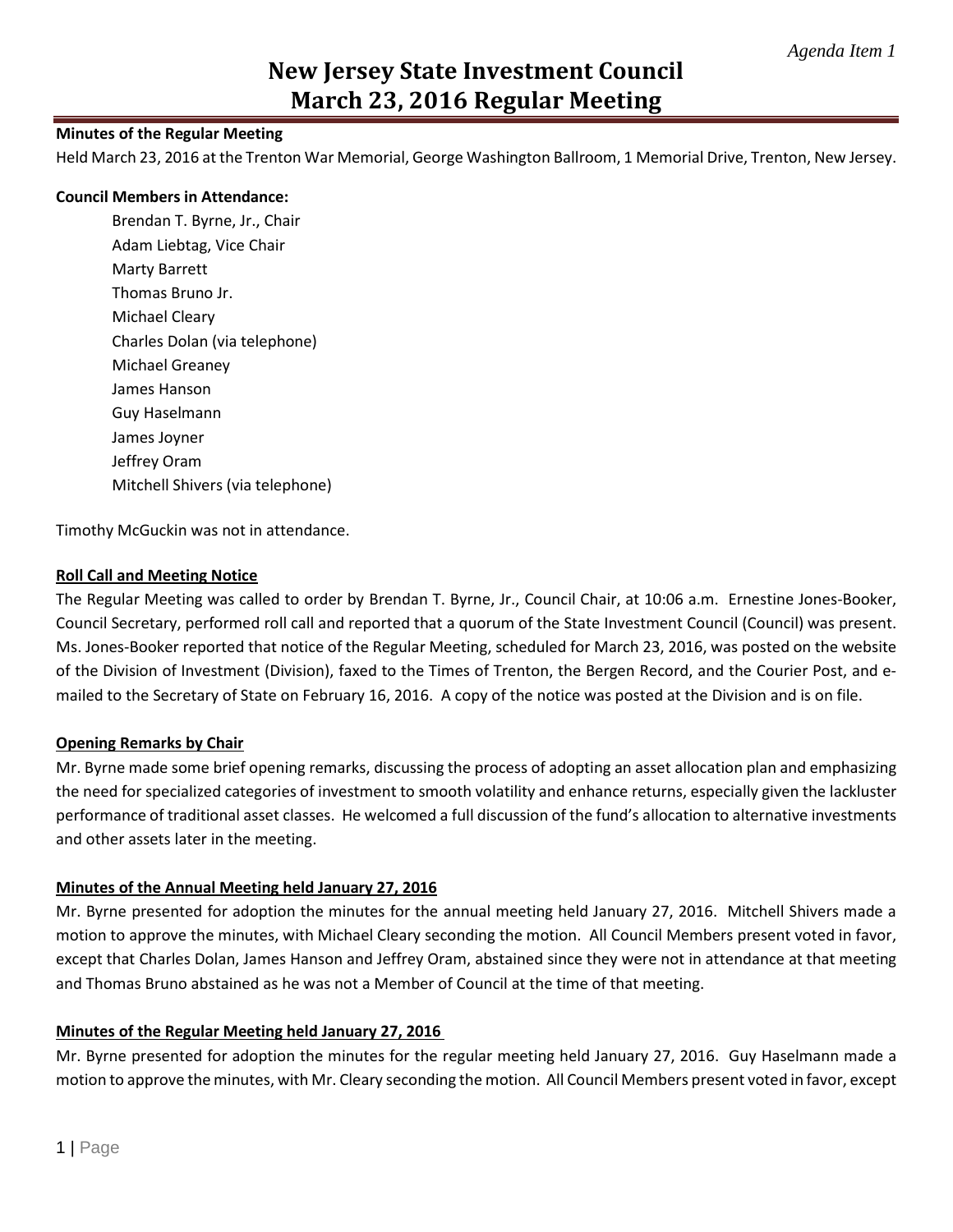that Messrs. Dolan, Hanson and Oram abstained since they were not in attendance at that meeting and Mr. Bruno abstained as he was not a Member of Council at the time of that Meeting.

## **Audit Committee Verbal Report on Fiscal Year 2015 Audit**

Michael Greaney reported that the Audit Committee met on March 4, 21016 with the auditor, KPMG, who completed the audit of the financial statements of the Division of Pensions and Benefits and the pension funds with an unmodified opinion and no issues reported. Mr. Byrne stated that John Megariotis of the Division of Pensions and Benefits was out of town and unable to attend, but that he would invite him to a future meeting to answer any questions.

## **Director's Report/Updates**

Director Christopher McDonough welcomed Mr. Bruno to the NJ State Investment Council as the new representative for the Public Employees' Retirement System. Mr. McDonough presented the Director's Report, providing an update on capital markets, absolute and relative performance of the portfolio and each asset class, and changes in asset allocation. Mr. McDonough cited a report issued by the Private Equity Growth Capital Council, which ranked the pension fund's private equity portfolio return first among 22 public pension funds over a three-year period, and second over a five-year period. Mr. Bruno noted that members of the Private Equity Growth Capital Council included large private equity firms like Blackstone, with which the Division has an investment relationship, to which Mr. McDonough responded that the returns of pension funds described in the report are based on publicly available statistics.

## **Alternative Investment Notifications**

Pursuant to the Council's Alternative Investment Modification Procedures, Mr. McDonough notified the Council of two hedge fund redemptions, including a partial redemption from Brevan Howard, LP, and a full redemption from Protégé Partners QP Fund and Protégé Partners LP, in order to rebalance the portfolio and to reduce fund to fund exposure within the hedge fund portfolio.

## **Presentation on behalf of NJ Public Employee Union Coalition by Jeff Hooke**

Adam Liebtag asked Eric Richard, Legislative Political Director of the New Jersey AFL-CIO, to provide brief remarks and introduce Jeff Hooke, an investment consultant working with a number of public employee unions on the subject of investing pension funds. Mr. Richard commended the State Investment Council and Division for their transparency and disclosure of fees, and stated that his purpose was to discuss whether the sale of alternative investments and the internal management of the proceeds in traditional assets such as publicly traded stocks and bonds would provide the same or a better level of risk-adjusted investment returns. Mr. Richard noted the acceleration of alternative investments under Governor Christie's administration, and expressed disappointment that neither the Council nor the Division had contracted with an independent contractor to conduct a cost-benefit analysis and forensic audit of the alternative investment program. Mr. Richard stated that the analysis of the alternative investment program done by the Division's consultant Aon Hewitt produced results that were notably different from those produced by the analysis done by the union's consultant, Mr. Hooke. He concluded by stating his opinion that the managers of alternative investment funds are overpaid for their investment performance relative to the Division's internally managed public portfolios and posed the question of whether selling the alternative investments would truly threaten the overall portfolio.

Mr. Byrne acknowledged Mr. Richard's comments regarding the Council's and Division's transparency, and noted that the growth of the alternative investment program is consistent with a long-term plan approved by the administrations of both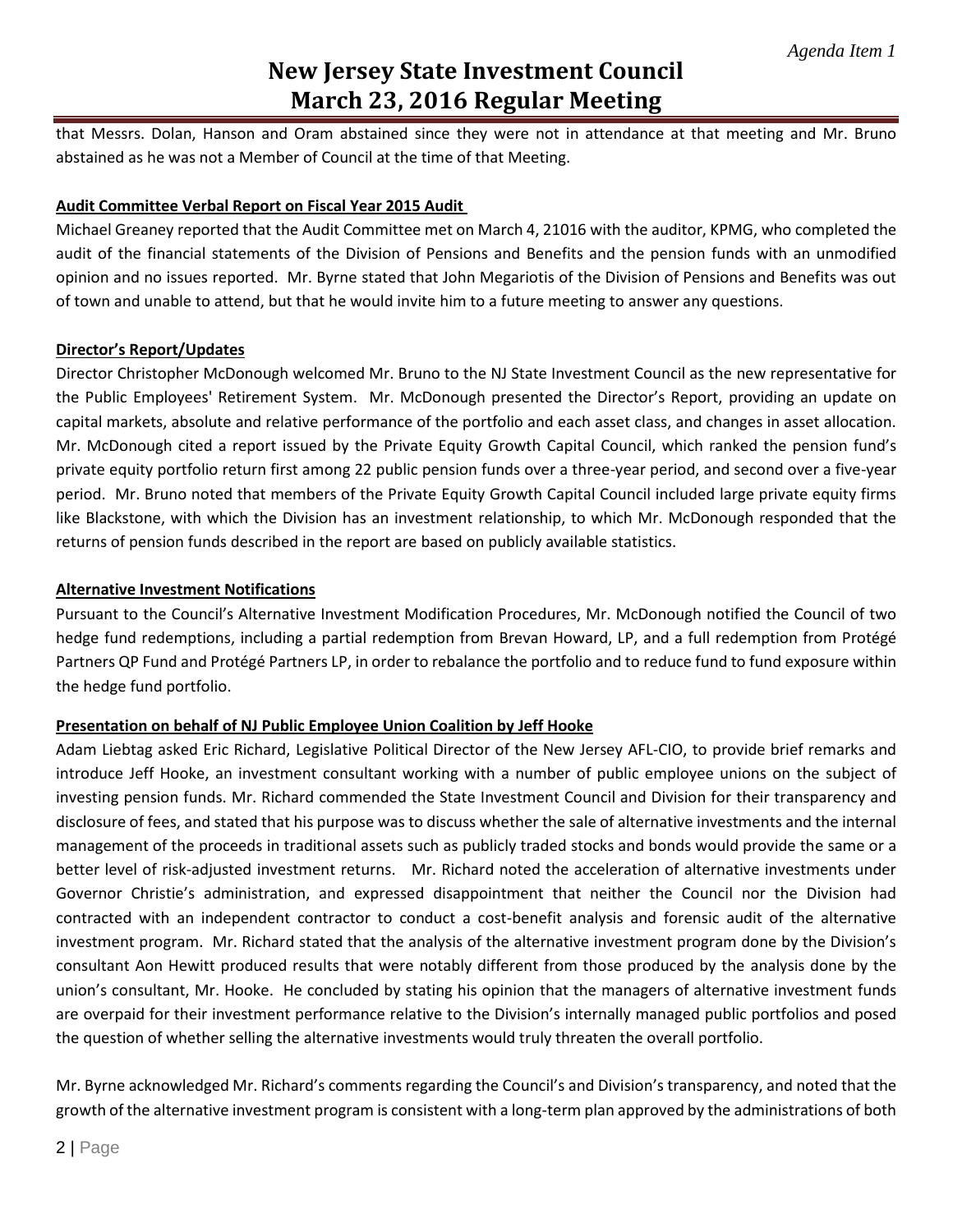Governor Christie and his Democratic predecessors. He also expressed the Council's desire to be responsive to the concerns of its union representatives, including by inviting Mr. Hooke to speak before the Council at this meeting.

Mr. Richard introduced Mr. Hooke, who stated that he was asked by a coalition of unions to review the pension fund's performance and to review the alternative investment program from a cost-benefit point of view. Mr. Hooke presented an executive summary of his report. He reported that New Jersey performed in line with its peer group over the past 10 years, and that compared to two composite mixes of publicly-traded securities, the New Jersey portfolio, including alternative investments, did indeed outperform the composites, but in his view not significantly. Mr. Hooke stated that the alternative investment portfolio appeared to reduce volatility, but noted that the reduction could be considered statistically insignificant and further suggested that some of this reduced volatility could have resulted from his sense that private equity firms might smooth their quarterly valuations. He further opined that the benefit of reduced volatility in private equity should be weighed against the benefits of liquidity and transparency in the public markets. Mr. Hooke noted that private equity investments appeared less volatile than investments in public equities because they were only valued quarterly, but Mr. Byrne noted that the volatility comparisons used only quarterly data from public equities as well. Mr. Hooke also questioned the proper calibration of the fund's internal benchmarks, based on the fund's outperformance in 8 out of 10 years, which he deemed statistically unlikely. He advocated the use of a public composite benchmark instead. Mr. Byrne remarked that it was possible that the fund's outperformance was not mere coincidence, but rather a reflection of superior investment decisions being made by Division staff. Comparing public asset class performance against their respective public benchmarks, Mr. Hooke noted that the fund did poorly in international equities, outperformed in bonds and performed in line with the benchmark in other asset classes.

Mr. Hooke stated his opinion that the benefits of hedge funds and private equity seemed to have decreased over the most recent ten years, and surmised that such a decrease was likely a result of the increased flow of assets into these asset classes and a resulting "competing away" of returns. Mr. Liebtag asked Mr. Hooke whether his conclusions were based on the asset classes as a whole, or whether they were tailored to New Jersey's portfolio, which is primarily comprised of top quartile funds. Mr. Hooke responded that his conclusions were not based on top quartile funds, which outperform other funds, but cautioned that it is very difficult to select top quartile firms. In response to Mr. Byrne's inquiry about whether he saw any premium for investing in illiquid private holdings, Mr. Hooke responded that he did not see a liquidity premium in private equity, at least over the past five years, because the inflows to private equity have caused any advantages to be "competed away". Mr. Byrne further asked Mr. Hooke if the Council should be assigning value to operational improvements made by private equity firms. Mr. Hooke responded that there are certainly top quartile firms such as Blackstone that have demonstrated an ability to increase a company's profits, and that investments in such firms, including Blackstone, are indeed legitimate. He expressed his view however that only top quartile private equity firms have outperformed the S&P 500 over the last 10 years, and repeated that it is very difficult to identify top quartile firms. Mr. Bruno expressed a concern that the fees being charged appeared to be disproportionately high, to which Mr. Hooke responded that the fees are consistent with those in the marketplace and tend to increase as markets (both public and private) improve. Mr. Bruno asked if the alternative portfolio achieved the goal of decreasing risk. Mr. Hooke responded that, in the case of equity-oriented hedge funds, there is still risk due to the underlying equity holdings of the hedge funds. He repeated his earlier comments that the alternative investments appeared to reduce risk, but not significantly and perhaps artificially.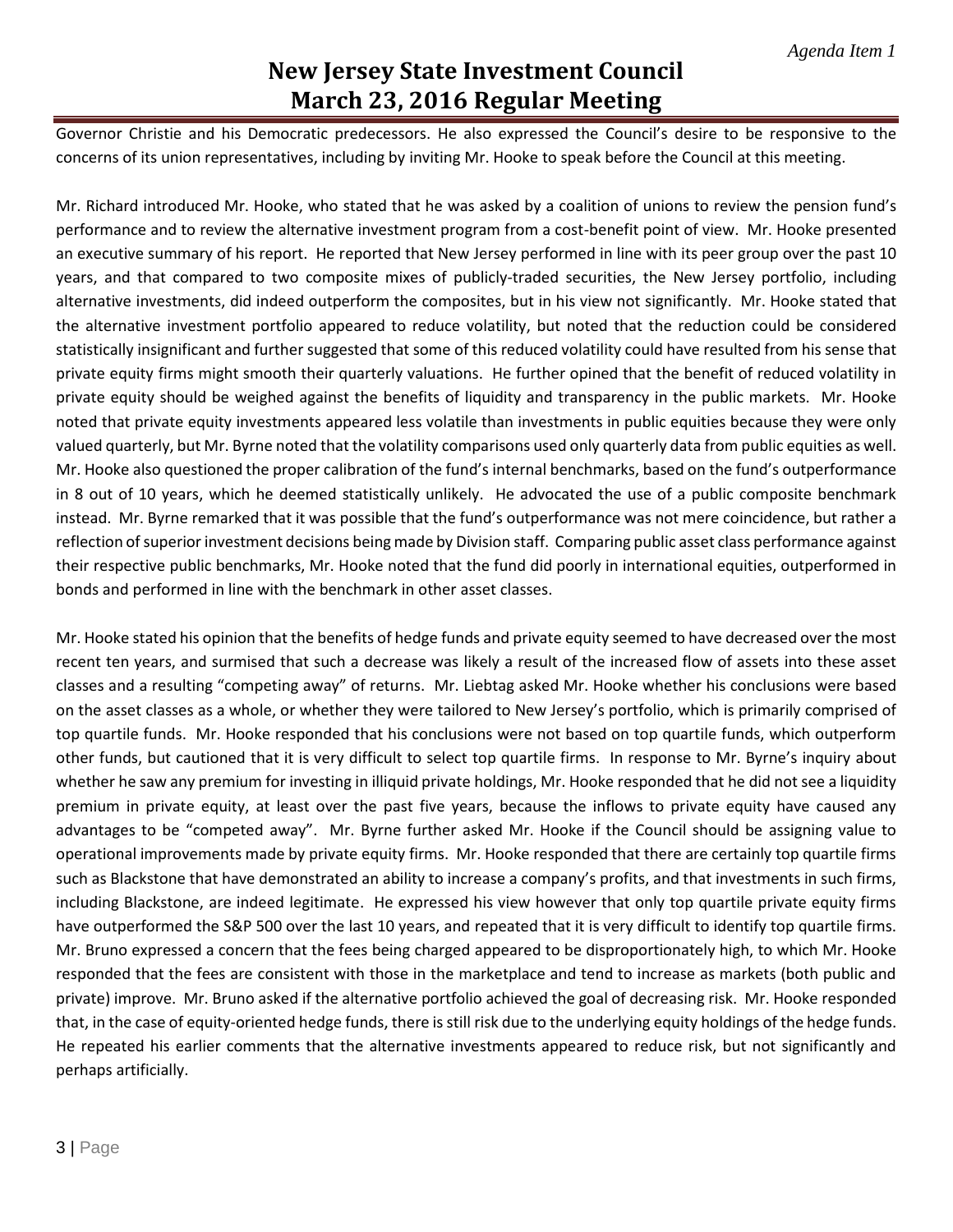Mr. Hooke described his analysis of select buyout funds in the private equity portfolio and concluded that the funds selected by New Jersey were only slightly above average. He opined that one reason for this is that many of the best performing managers revert to the mean in their subsequent funds. Mr. Byrne recognized that past performance is not always indicative of future performance, but noted that the Division does additional quantitative and qualitative analysis as well. Mr. Hooke next summarized the hedge fund portfolio, and concluded that although equity-oriented hedge funds provided some protection against market downturns, it was not a huge difference, and he wondered whether it would be possible to obtain similar results at a lower price using a better mix of stocks and bonds. Similarly, with respect to bondoriented hedge funds, he concluded that a straight bond portfolio outperformed bond-oriented hedge funds over the past 10 years, and therefore suggested that there may be publicly traded strategies that could provide similar benefits to the hedge funds at a lower price. Mr. Byrne pointed out that given the sharp decline in bond yields in recent years, one would be locking in extremely low yields to maturity by investing more heavily in long-dated bonds and that in turn would only increase the unfunded liability of the funds over time unless stock returns greatly exceeded what most analysts expect.

Mr. Liebtag noted the dissonance between the long term capital market assumption for absolute return and creditoriented hedge funds, the recent and three-year performance of the asset classes, and the benchmarks for those asset classes. Mr. McDonough commented that the focus should be on actual returns, which for credit-oriented hedge funds was 4.15% over the past three years versus returns of 2.21% and 1.91% for investment grade and high yield bonds, respectively, over the same time period. Mr. Byrne concluded that the overall allocation to fixed income, as well as the allocations within fixed income, are an important part of the asset allocation discussion that the Council will be undertaking. With respect to real estate, Mr. Hooke stated that there appeared to be a benefit from the state's investments in private equity real estate over publicly-traded REITS. Even so, Mr. Hooke suggested that shifting out of alternatives would not appear to have a significant negative effect on the funds' performance and that there might be an upside due to fee savings. However, Mr. Hooke noted that he lacked the software to estimate annualized returns for his proposed asset allocation. He suggested that it would be interesting to have the Division's consultants do so utilizing JP Morgan's capital market assumptions as an alternative to Aon Hewitt's. Mr. Byrne thanked Mr. Hooke for his presentation, and said that Division staff has already evaluated asset mixes as requested by Mr. Liebtag. One conclusion was that the existing New Jersey portfolio outperformed a 70% Global Stocks / 30% Fixed Income mix by approximately \$4 billion over the past five years. Staff will continue to run various scenarios in order to maximize the fund's risk-adjusted returns.

Mr. Richard responded to Mr. Byrne's earlier remarks, stating that he was not questioning whether alternative investments have a place in the fund's portfolio, but expressing concern about the current percentage of the portfolio that is comprised of such investments. He further stated that the Division should attempt to achieve similar investment results in a more cost-effective manner by bringing a larger percentage of investments in-house. Mr. Byrne said that determining the proper allocation to each type of alternative investment is a legitimate question that is part of the annual process. He noted that the Division attempts to minimize costs through aggressively negotiating below-market fees and above-market hurdle rates. Mr. Oram stated that, as a fiduciary, he is willing to pay higher fees in order to receive superior net returns. Mr. Hooke responded that, in some cases, funds receive fees even in the case of inferior relative performance and suggested that the Division negotiate fees that subtract out returns that merely reflect overall growth in the public markets. Mr. Byrne stated that the idea was a creative one, but that the fund at the same time needed to be wary of the adverse selection risk associated with requesting non-market fee arrangements. Mr. Byrne and Mr. Richard agreed to work together with the Division to address certain inaccuracies in Mr. Hooke's report.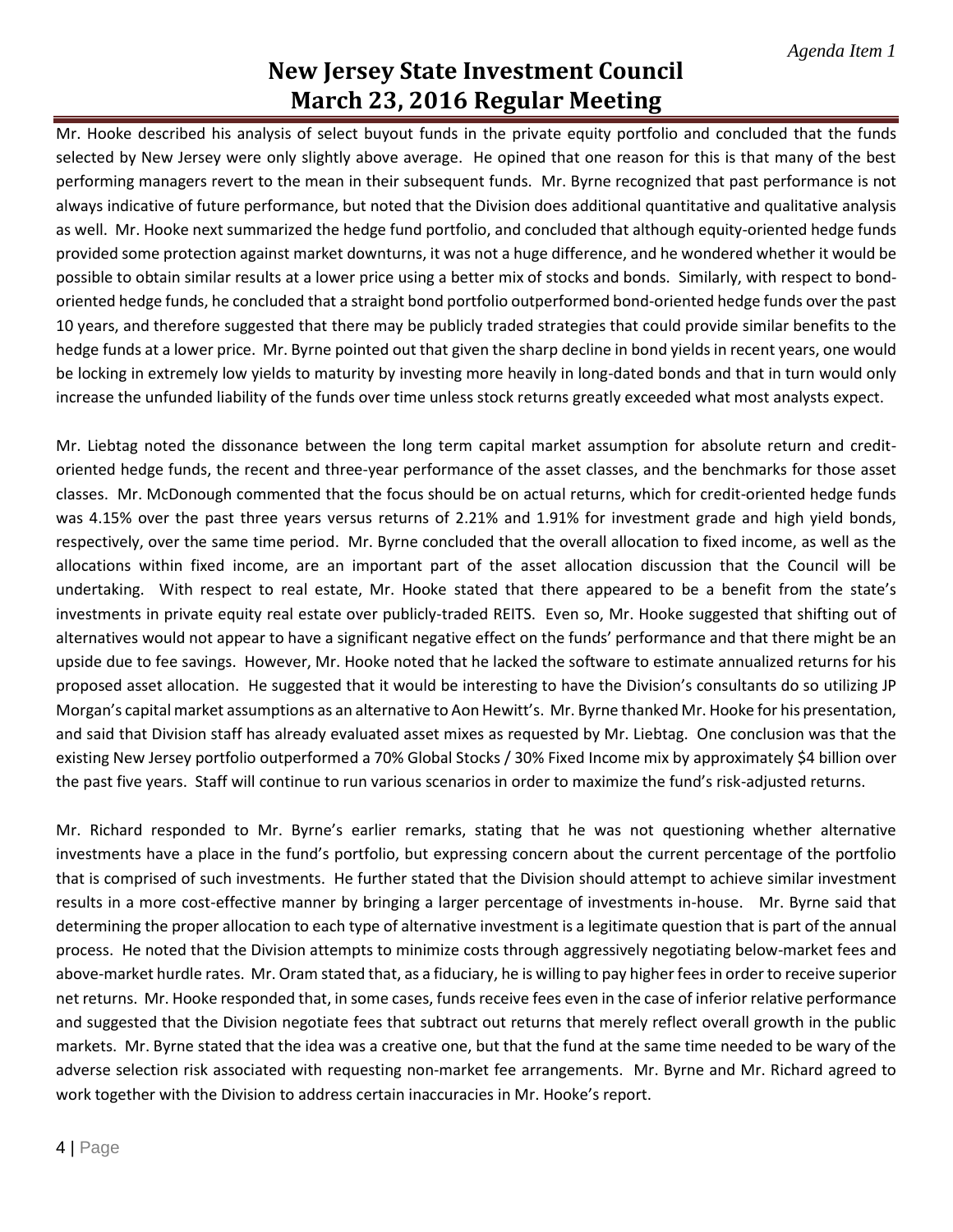Mr. Liebtag thanked Mr. Richard and Mr. Hooke for addressing the costs and benefits of the portfolio's alternative investment program, and stated that he hoped that the information presented added a different perspective leading to an open discussion on the portfolio's asset allocation over the next couple months. Mr. Haselmann concluded by cautioning that any cost benefit analysis of the alternative investment portfolio should recognize that alternative investments include a wide variety of asset classes, including real assets, real estate, private equity and hundreds of types of hedge funds. He further noted that any cost analysis should distinguish management fees, which should be minimized, from incentive fees with hurdle rates and high water marks, which are beneficial to investors, and that any benefit analysis should place an emphasis on reducing risk, using Sortino ratios and information ratios, and should have as its ultimate goal the maximization of the efficient investment frontier. He strongly cautioned against basing asset allocations on historical analysis, noting that 10-year results may vary dramatically in the future and that any comparison to public markets over this period is unhelpful, given that these returns are based on central bank interventions and growth conditions in China and other emerging countries that are unlikely to recur.

Mr. Hooke acknowledged Mr. Haselmann's comments and responded that the question remained whether it is possible to design a publicly traded composite portfolio that might have similar risk return attributes to the alternative investment portfolio. Mr. Byrne thanked Mr. Hooke for his testimony, and stated that the Council welcomed feedback from many sources so that the Council may best serve the beneficiaries of the pension fund.

## **Fiscal Year 2017 Annual Investment Plan Discussion**

Kristen Doyle of Aon Hewitt referenced Aon Hewitt's presentation regarding alternative investments during January's SIC Meeting, stating that the presentation was intended to provide an objective view of the pros and cons of various types of alternative investments, and the proper role of each of the alternative asset classes in the portfolio. Ms. Doyle described the best practices followed by Aon in determining its proposed asset allocation mix, and the various factors taken into account. Mr. Haselmann commented that the analysis performed by Aon was in fact a form of independent cost-benefit analysis as recommended by Mr. Richard earlier. With respect to independence, Mr. Oram further noted that Aon had been hired relatively recently and had the opportunity to review the prior consultant's recommended asset allocation.

Mr. McDonough referenced a supplemental report prepared by Division staff in response to Mr. Hooke's analysis, and assured the Council that the actions of Division staff were undertaken in their role as fiduciaries and solely in the interest of plan beneficiaries. Mr. McDonough discussed the process for adopting the asset allocation plan, including the solicitation of input from various Council members. Mr. McDonough stressed the fund's need for liquidity due to its expected negative cash flow over the next several years, based on benefit payment and contribution projections. In response to Mr. Liebtag's question about the basis for the Division's contribution projections, Mr. McDonough stated that the information was provided by the Division of Pensions and Benefits, and was based on the Governor's recent budget announcements regarding pension payments through FY2020. Mr. McDonough agreed to provide the projections to Mr. Liebtag, to the extent the numbers were publicly available.

Mr. McDonough provided an analysis of historical drawdowns of various asset classes, discussed the pacing of private equity investments, and reviewed the proposed allocations to commodities, U.S. equity, and emerging and developed non-U.S. equity. Mr. Byrne and Mr. Haselmann commented on the importance of hedge funds in managing downside risk in the portfolio. Mr. Haselmann also emphasized the risk in purchasing fixed income, citing the negative interest rates on sovereign debt and the impact of lower oil prices on various types of corporate debt, and the risk in purchasing foreign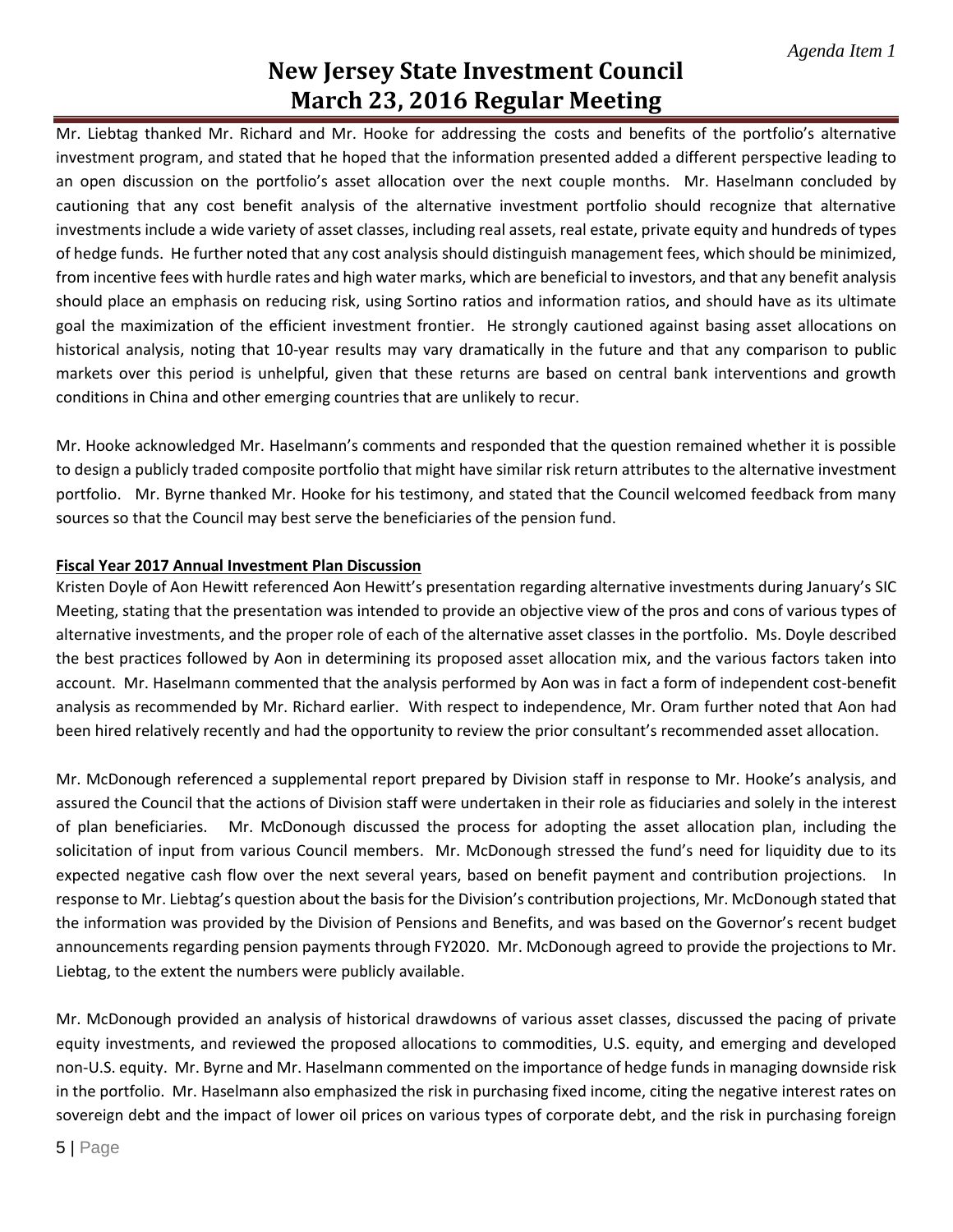equity, the value of which may be artificially inflated due to aggressive monetary policies. Mr. McDonough concluded by presenting various proposed asset mixes for Fiscal Year 2017. Mr. Byrne invited each of the Council members to review the proposed allocations and to direct questions or requests to Division staff prior to the investment plan's adoption at the May Council meeting. Marty Barrett reiterated the statutory mandate that the Division invest pension fund assets solely in the interest of the pension plan beneficiaries.

## **Private Equity Overview**

Michelle Davidson of TorreyCove Capital Partners presented an analysis of the Division's private equity portfolio, describing cash flow, uncalled commitments and asset appreciation. Ms. Davidson also discussed the portfolio's outperformance of the private and public market-equivalent benchmarks, and discussed the quartile rankings of the funds in the portfolio. Matthew Coyne of TorreyCove discussed the resources that would be required to invest directly in private equity, rather than through private equity funds, and discussed the liability concerns that would result from such investment. Mr. Haselmann stated his opinion that it would be practically impossible for the Division to obtain the manpower and resources required to directly invest in private equity. Mr. Bruno pointed out that fewer resources would be required if the allocation to private equity were substantially reduced. Mr. Coyne noted, on the other hand, that private equity in general significantly outperformed public equity over the past 10 years. Mr. Cleary asked whether the same level of resources would be required to directly invest in credit instruments, to which Ms. Davidson stated that would generally be the case, but that it would depend in large part on investment strategy. Mr. Byrne emphasized the specialized expertise required in evaluating credit opportunities.

In response to a question from Mr. Byrne regarding whether the fund receives a premium in return for the reduced liquidity of private equity, Ms. Davidson said that studies have shown that there is an illiquidity premium of approximately 300 basis points. As a final comment, with respect to management fees paid to private equity firms, Ms. Davidson pointed out that, for funds that reach their hurdle rate benchmark, fees are returned to the investor and therefore are effectively zero.

## **Private Equity Investments**

## *Vista Equity Partners Fund VI, L.P.; Vista Foundation Fund III, L.P. ; and Co-Investment Separate Account*

Jason MacDonald of the Division and Ms. Davidson presented investments of \$200 million in Vista Equity Partners Fund VI, \$100 million in Vista Foundation Fund III, L.P., and \$200 million for a related co-investment separate account. Mr. MacDonald noted that the Division had invested in five prior funds across the Vista platform, and has received superior returns from the older funds. Mr. MacDonald described Vista's resources and experience, the funds' strategies, the terms of the investments, and the Division's investment rationale. Chair Byrne reported that the IPC had reviewed the investment and was satisfied that appropriate and adequate due diligence had been performed.

## **Real Estate Investments**

## *Wheelock Street Real Estate Fund V, L.P.*

Kevin Higgins of the Division presented an investment of \$100 million in Wheelock Street Real Estate Fund V, L.P. Mr. Higgins noted the Division's commitment to two prior Wheelock funds and a co-investment vehicle. Mr. Higgins reviewed the prior funds' performance, described the qualifications of the fund's investment professionals, summarized the fund's investment strategy, and described the terms of the investment. Chair Byrne reported that the IPC had reviewed the